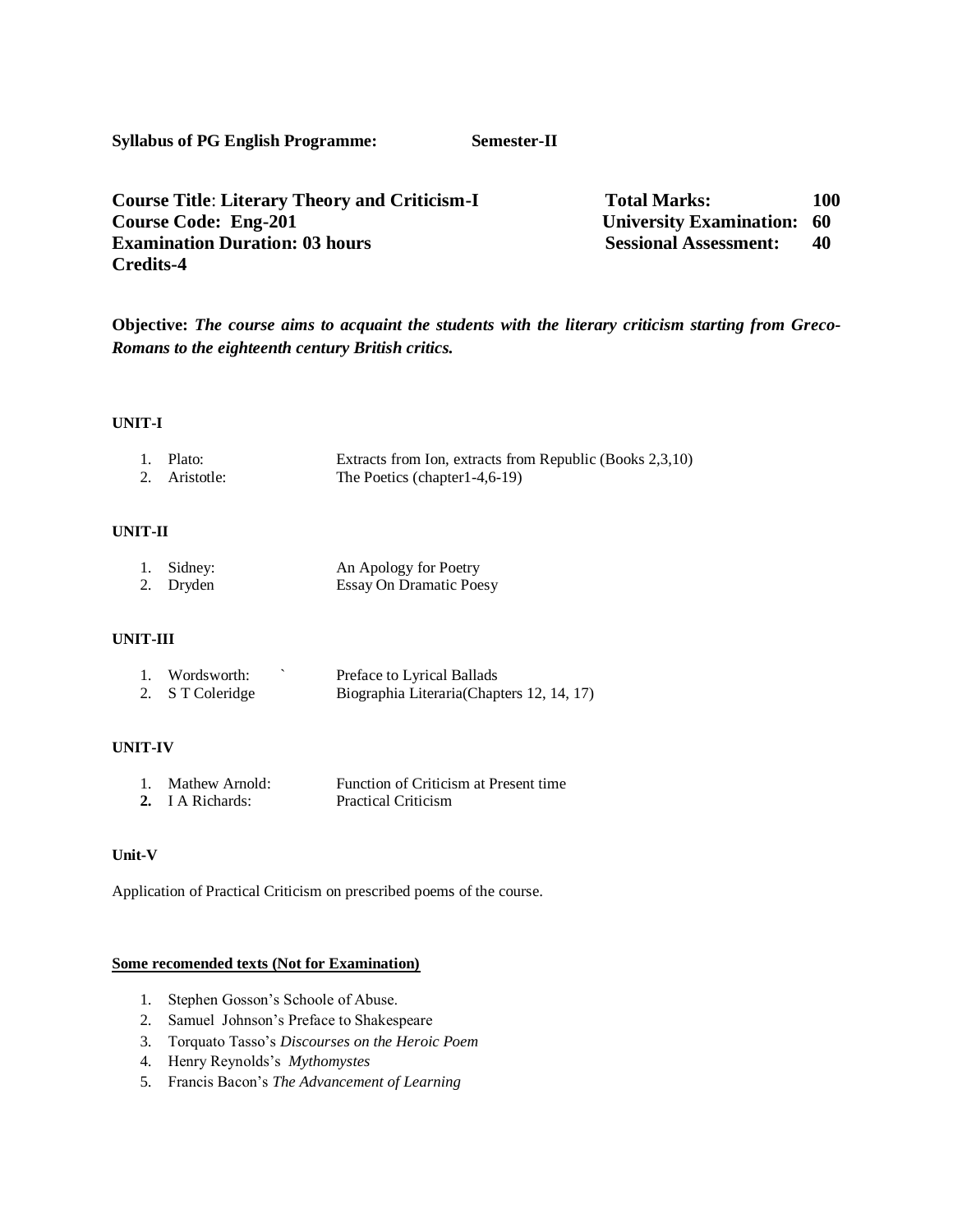## **Course Outcomes:**

By the end of Semester students will learn about:

- 1. The growth of Criticism in Literature
- 2. The contribution of Criticism in Literature
- 3. The contribution of Criticism in Renaissance and subsequent ages.
- 4. The shift in the Criticism in nineteenth century.
- *5.* The analysis of poems through practical criticism

## *Suggested readings:*

- 1. Allan H Gilbert. *Literary Criticism: Plato to Dryden*. Detroit: Wayne State University Press,1962.
- 2. Dryden, John, and Thomas Arnold. *An Essay on Dramatic Poesy*. Oxford: n.p., 1889. Print.
- 3. M.A.R. Habib. *A History of Literary Criticism from Plato to the Present*: Black
- 4. Publishing, 2005
- 3. Plato. The Dialogues of Plato. Trans. Benjamin Jowett.5 vols.3rd ed.Oxford,1893.
- 5. 4. --- The Republic. Trans .H.D.P. Lee, Penguin,1951
- 6. Walter E. Sulton*. Plato to Alexander Pope: Background of Modern Criticism*. New
- 7. York: Odyssey Press,1960.
- 8. W.K. Wimsatt and Cleanth Brooks*. Literary Criticism: A Short History* .Chicago:
- 9. University of Chicago,1978.

## **Pattern of Examination:**

The question paper will have two sections A& B. Section A will be compulsory and will include 10 objective type questions, each carrying one mark. Section B comprises 10 long answer type questions each carrying 10 marks, two from each unit and the student will be required to attempt one question from each unit.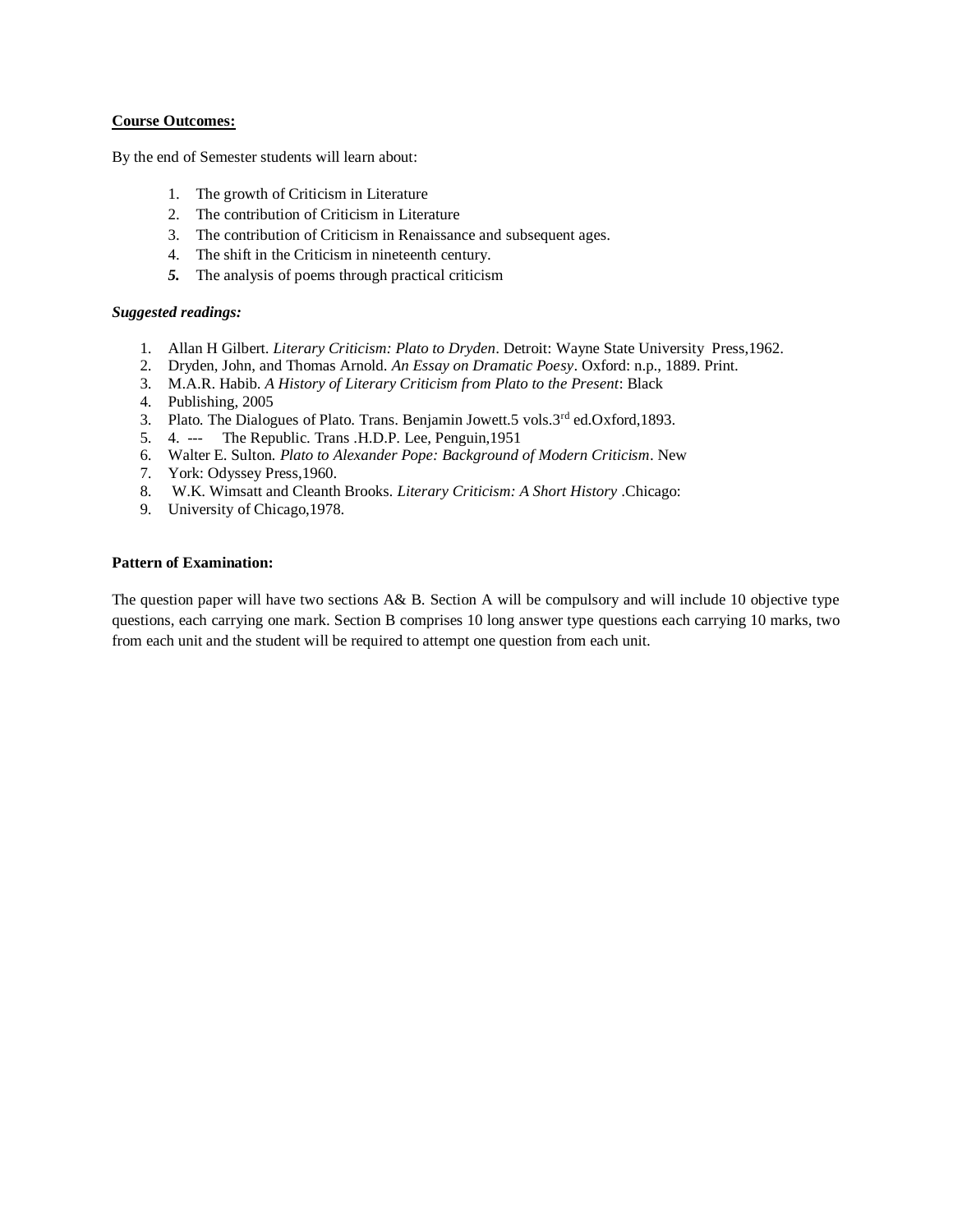**Objective:** *The purpose of the course is to familiarize the students with the development of Drama from Restoration period to the twentieth century. The sociological, philosophical and literary aspects of the prescribed plays will be studied.*

## **UNIT-I**

- 1. G. B. Shaw: *Man and the Superman* (Detailed Study)
- 2. G. B. Shaw: *Saint Joan* (Non-Detailed Study)

#### **UNIT-II**

- 1. T.S.Eliot: *The Cocktail Party* (Detailed Study)
- 2. T.S.Eliot: *Murder in the Cathedral* (Non-Detailed Study)

# **UNIT-III**

- 1. John Osborne: *Look Back in Anger* (Detailed Study)
- 2. Harold Pinter: *The Birthday Party* (Non-Detailed Study)

### **UNIT-IV**

- 1. Samuel Beckett: *Waiting for Godot* (Detailed Study)
- 2. Edward Albee: *Who's Afraid of Virginia Woolf*? (Non-Detailed Study)

### **UNIT-V**

Reference to context from the detailed works prescribed in the syllabus.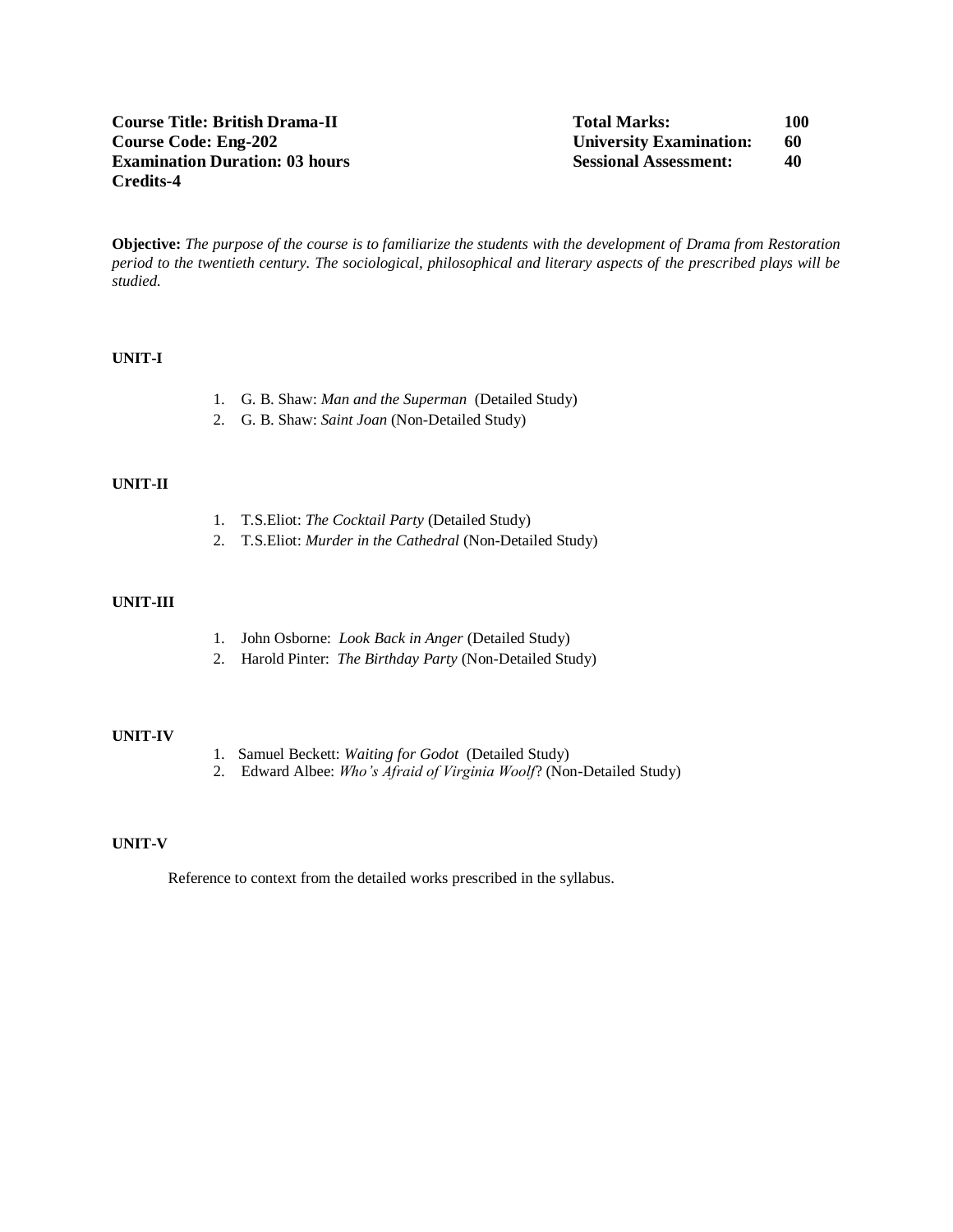## **Some Recommended Texts (Not for examination):**

- 1. G B Shaw's *Arms and Man*
- 2. G B Shaw's *Candida.*
- 3. Harold Pinter's *Home Coming*
- 4. Samuel Becket's *Endgame*
- 5. Edward Albee's *The Zoo Story*

## **Course Outcomes:**

By the end of the semester, the students will

- 1. Be able to develop an ability to analyze and assess social, moral, ethical and aesthetic values.
- 2. Be able to process, understand, express and communicate past experiences.
- 3. Examine diverse plays from different periods and will consider the thematic dramaturgical handling and of the different cultures from which the drama emanated.
- 4. Analyze theoretical and critical arguments about drama and theatre.
- 5. Identify current and historical developments in studies of British drama.

### **Books Prescribed:**

- 1. Bergonzi Bernard. *Wartime and Aftermath: English Literature and Its Background*, *1939-60*. U.K.: Oxford University Press, 1993.
- 2. Bonamy Dobree. *Restoration Comedy: 1660-1720*. New Delhi: Dutt Press, 2008.
- 3. Colin Chambers and Mike Prior: *Playwrights' Progress: Patterns of Post-war British Drama*. Oxford: Amber Lane Press, 1987.
- 4. Harold Bloom: *George Bernard Shaw: Modern Critical Views*. U.S.A.: Chelsea House Publishers, 1991.
- 5. Raymond Williams. *Drama from Ibsen to Brecht.* U.K*.*: Vintage Books, 1968.
- 6. T.S. Eliot. *Selected Essays.* U.S.A.: Houghton Mifflin Harcourt, 1950.
- 7. Thomas H. Fujimura. *The Restoration Comedy of Wit.* U.S.A.: Princeton University Press, 1952.

### **Pattern of Examination:**

The question paper will have two sections A& B. Section A will be compulsory and will include 10 objective type questions, each carrying one mark. Section B comprises 10 long answer type questions each carrying 10 marks, two from each unit and the student will be required to attempt one question from each unit.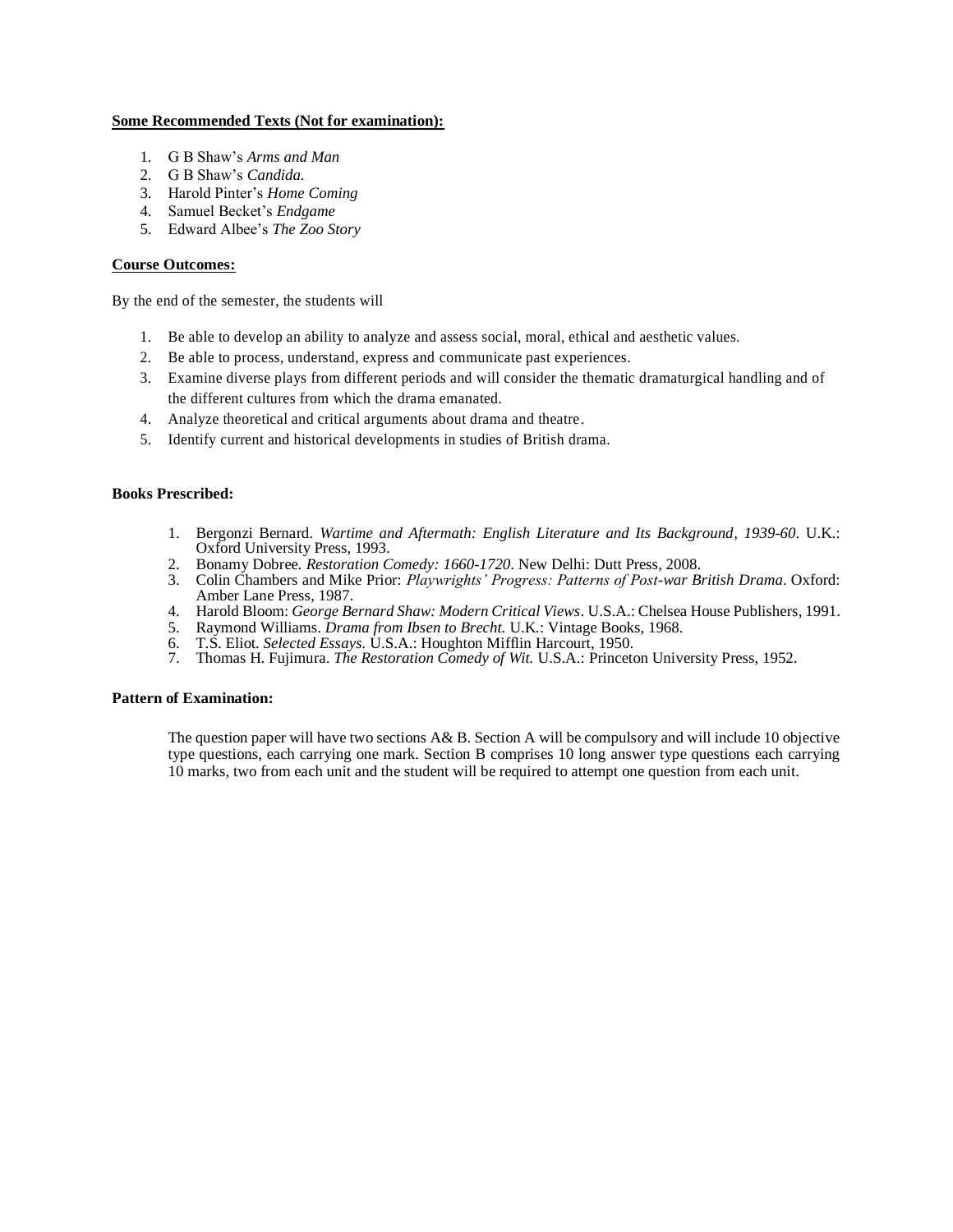| <b>Course Title: British Poetry-II</b> | <b>Total Marks:</b>            | 100 |
|----------------------------------------|--------------------------------|-----|
| <b>Course Code: Eng-203</b>            | <b>University Examination:</b> | 60  |
| <b>Examination Duration: 03 hours</b>  | <b>Sessional Assesment:</b>    | 40  |
| Credits-4                              |                                |     |

**Objective:** The objective of the course is to focus on the major trends in nineteenth century British poetry. The students will study the major poets of the period in the light of the rise of Romanticism and its continuation in the Victorian and Pre-Raphaelite poetry.

# **UNIT-I**

| 1.             | William Wordsworth:  | <b>French Revolution</b>    |
|----------------|----------------------|-----------------------------|
| 2.             | S T Coleridge        | Kubla Khan                  |
|                |                      |                             |
| <b>UNIT-II</b> |                      |                             |
| 1.             | John Keats:          | On a Grecian Urn            |
| 2.             | P B Shelly           | Ode to West Wind            |
| Unit III       |                      |                             |
|                |                      |                             |
| 1.             | Mathew Arnold        | Dover Beach                 |
| 2.             | Alfred Lord Tennyson | The Charge of Light Brigade |
|                |                      |                             |
| <b>UNIT-IV</b> |                      |                             |
|                | 1. T.S Eliot         | The Hollow Men              |
|                | 2. Robert Browning   | My Last Duchess             |

# **UNIT- V**

Reference to context from the poems prescribed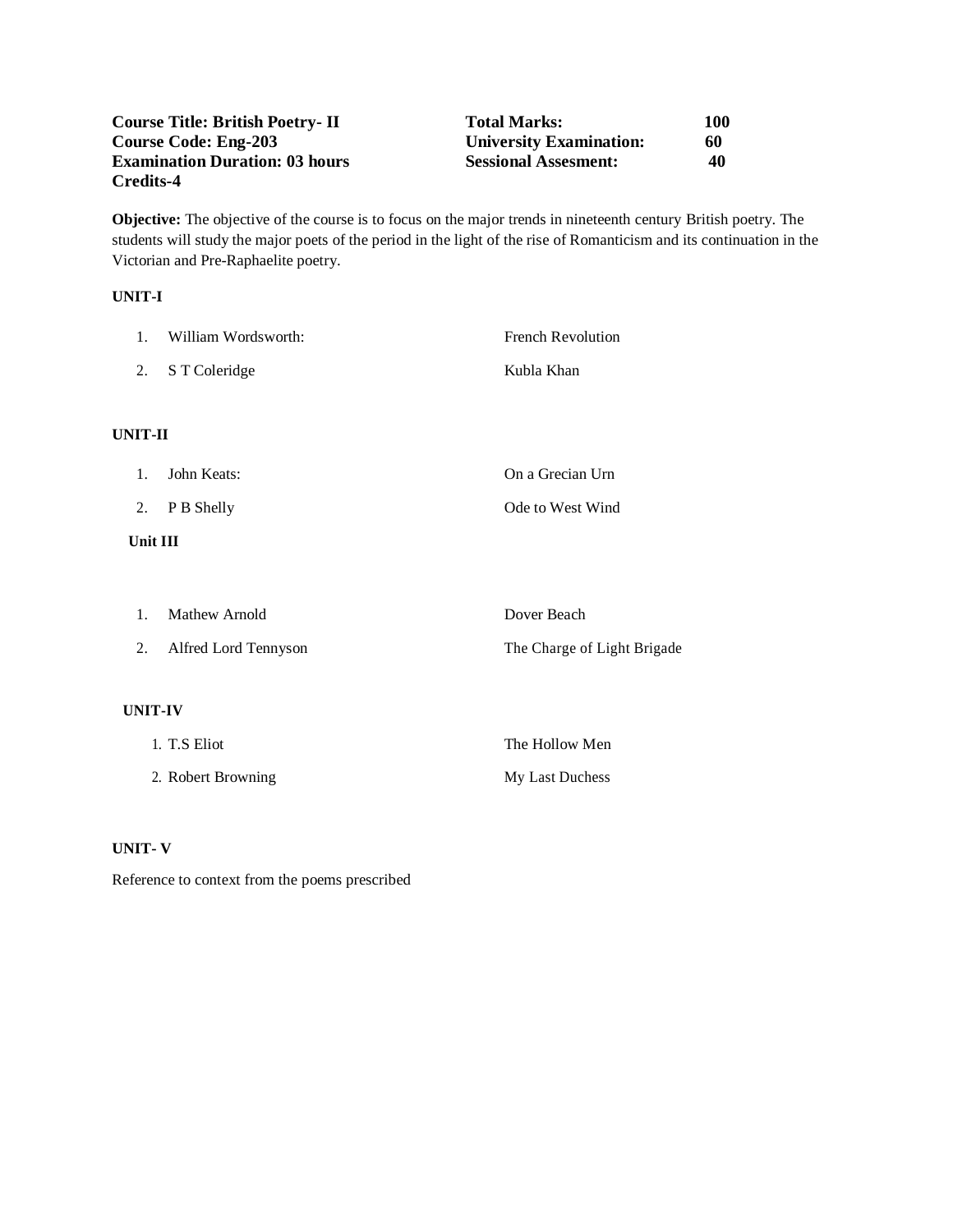### **Some Recommended Texts (Not for examination) :**

- 1. William Wordsworth's "Tintern Abbey"
- 2. S.T. Coleridges "The Rime of Ancient Mariner"
- 3. P. B. Shelley's "Adonais"
- 4. Mathew Arnold's "The Scholar Gypsey"
- 5. T. S. Eliot's "The Wasteland"
- 6. A. Tennyson's "In Memorium"

# **Course Outcomes:**

By the end of Semester students will learn about:

- 1. The poets of Romantic Age
- 2. The features and trends of Romantic Poetry
- 3. The Victorian Poets and Poetry
- 4. The contribution of Victorian Poetry towards Victorian society
- 5. The Modern Poetry and the shift in poetry from Romantics to Victorian to Modern

# **Suggested Reading:**

- 1. Culler, A. Dwight. *Imaginative Reason; the Poetry of Matthew Arnold*. New Haven: Yale UP, 1966. Print.
- 2. Iain Mccalman, et. al. ed*. Oxford Companion to Romantic Age and British Culture 1776-1832*. Oxford: Oxford University Press. 1997. Print.
- 3. J. Robert Barth. *Coleridge and the Romantic Tradition.* Princeton. N J: Princeton University Press, 1977. Print.
- 4. James O' Rourke*. Keats's Odes and Contemporary Criticism.* Gainsville: University Press of Florida, 1988. Print.
- 5. Martin, Robert Bernard. *Victorian Poetry; Ten Major Poets: Tennyson, Browning, Arnold, Meredith, D.G. Rossetti, Christina Rossetti, Swinburne, Hardy, Hopkins, Housman*. New York: Random House, 1964. Print.
- 6. Nandwani, Aditya. *P.B. Shelley: An Evaluation of His Poetry; a Complete Study Guide including Text, Analysis, Study Questions, Select Criticism*. New Delhi: Anmol Publications, 2009. Print.
- 7. Raymond Lester. *Infernal Methods*: *A Study of William Blake's Art Techniques*. London: Bell, 1975. Print.
- 8. Stephen Gill. *Wordsworth and the Victorians*. New York: Oxford University Press, 1990. Print.
- 9. Spurr, Barry. *The Poetry of T.S. Eliot*. Newtown, N.S.W.: B. Spurr, 1992. Print.

# **Pattern of Examination:**

The question paper will have two sections A& B. Section A will be compulsory and will include 10 objective type questions, each carrying one mark. Section B comprises 10 long answer type questions each carrying 10 marks, two from each unit and the student will be required to attempt one question from each unit.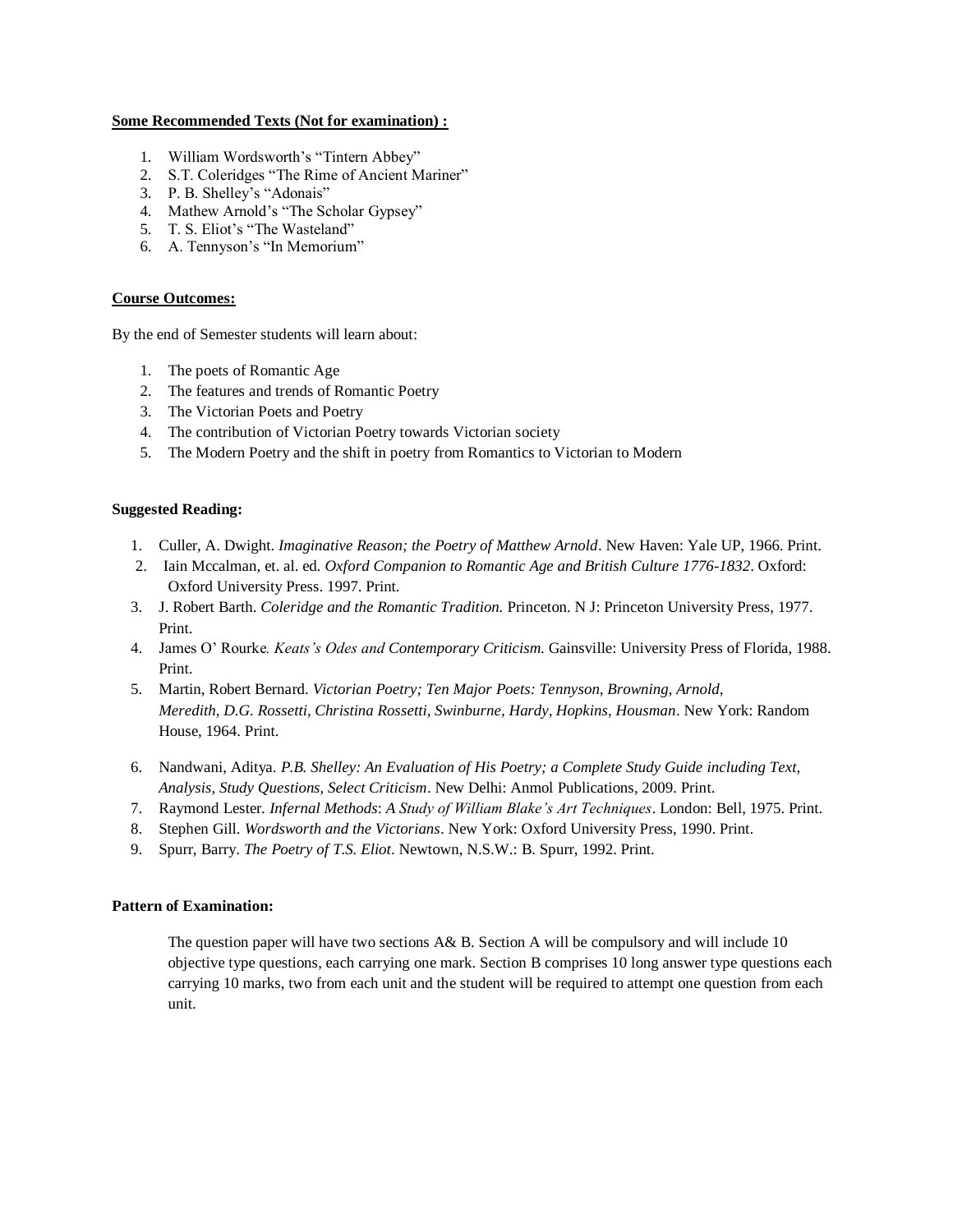# **Open Elective/Common Course**

**Course Title: Applied English Total Marks:** 100 **Course Code: Eng- 209 University Examination: 60 Examination Duration: 03 Hours Sessional Assessment: 40 Sessional Assessment: 40 Credits-4** 

**Objective:** The course is designed to acquaint the students with the basic tools essential for a systematic study of language; the principles and practices of effective communication and writing skills for academic and professional purposes.

## **UNIT-I ( Oral Communication)**

Concept of Transcription: Phonetic Symbols, Speech mechanism, Vowels and Consonants, Syllable Division. Word Stress, Accent and Intonation

### **UNIT-II ( Developing Reading Comprehension)**

From Prose and Poetry: Précis writing, Summarising of passage, Matching Tables, Graphs. Objectives and Short Answers.

# **UNIT-III (Developing Writing Skills)**

Writing Techniques: Paragraph writing, Abstract writing, Formal letter writing, Notice, and Memorandum, SMS, Email writing, Advertisement.

### **UNIT –IV: ( Basic Usage of English Grammar)**

Noun, Pronoun, Verb, Adjectives, Adverbs, Preposition, Conjunction, Interjection, Phrases, Idioms Clause, Tenses, Articles and Narration.

### **UNIT-V ( Developing Research Skills)**

How to write a research paper, Plagiarism, Proof reading and Editing.

## **Some Recommended Texts (Not for examination) :**

- 1. Unique English Grammar: Oxford University Text
- 2. Spoken English : A Self Learning Guide to Conversation Practice by V. Sasikumar and P. V Dhamija
- 3. Phonetics and Phonology by M. Aslam
- 4. Common Errors in Spoken English: Research Article Web